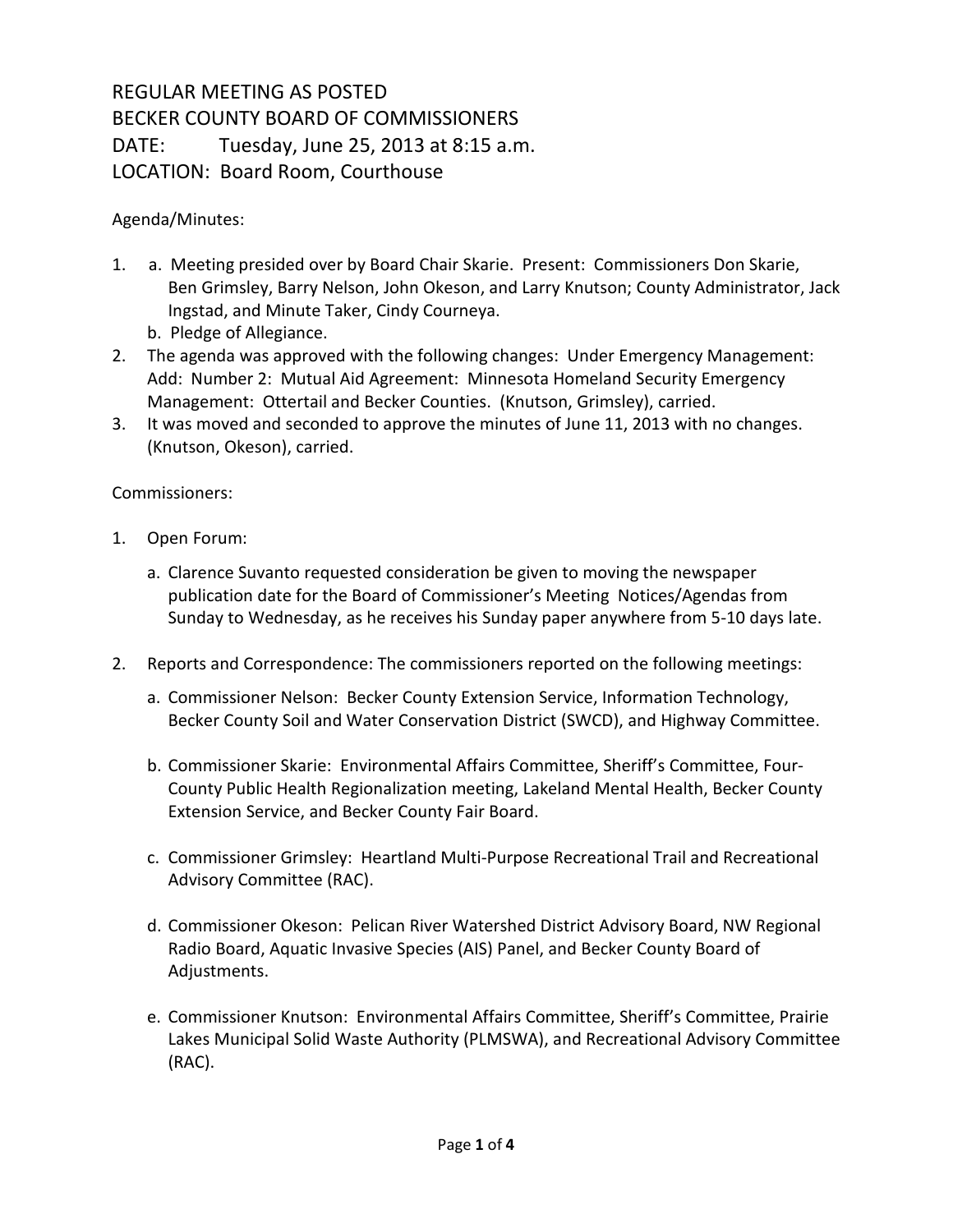- 3. Appointments:
	- a. It was moved and seconded to approve Resolution 06-13-2F, as amended, and to appoint Craig Fontaine as the new Becker County Emergency Manager and Steve Skoog as the new Deputy Emergency Manager. (Okeson, Knutson), carried.
	- b. It was moved and seconded to appoint Dave Schiller as a member of the Becker County Board of Adjustments. (Okeson, Grimsley), carried.
- 4. 2014 Budget Discussion: Auditor-Treasurer, Ryan Tangen, and County Administrator, Jack Ingstad presented:
	- a. Mr. Ingstad presented a preliminary overview of the 2014 budget presentation. He requested that consideration be given today to provide feedback and direction on the budget development process, including timeline, priority setting, and narratives from the Department Heads.
	- b. Mr. Tangen provided a presentation for the initial budget discussion, including an overview of the County's current financial position, noting that while Becker County has weathered the recession better than most, funds will be limited. He also provided information on the 2013 levy by fund and levy history, a list of 2014 revenue and expenditure assumptions and a current list of priority items. He inquired as to whether the Board may have any other priority items and suggested that this could be discussed at the next board meeting as well. Commissioner Knutson noted the need to address the expansion of recreational areas as a priority. Discussion was held in reference to the overall 2014 budget development process and it was the consensus of the Board that there was a good plan in place.

Sheriff: Sheriff Kelly Shannon presented:

- 1. It was moved and seconded to approve Resolution 06-13-2A, to hire two (2) full-time Correctional Officers and to backfill, if necessary, as outlined in said resolution. (Knutson, Okeson), carried.
- 2. It was moved and seconded to approve Resolution 06-13-2D, to approve the contract renewal for the State of Minnesota, Department of Corrections Sentencing to Service Program at the Becker County Jail, effective July 1, 2013 through June 30, 2015, and and to authorize the Board Chair to sign said agreement. (Okeson, Knutson), carried.
- 3. a. Rey Freeman with GeoComm and Sheriff Kelly Shannon presented an overview of the ARMER Participation Plan. It was noted that once final approval is received from the State Radio Board, the process could then potentially begin by the end of the year, with purchases not occurring until after the first of the year. This would coincide with the change in that counties will no longer be required to pay sales tax and there may be grant application opportunities available at that time as well.
	- b. It was moved and seconded to approve the ARMER Participation Plan, as presented, and to move forward with the plan being presented to the State for consideration. (Okeson, Knutson), carried.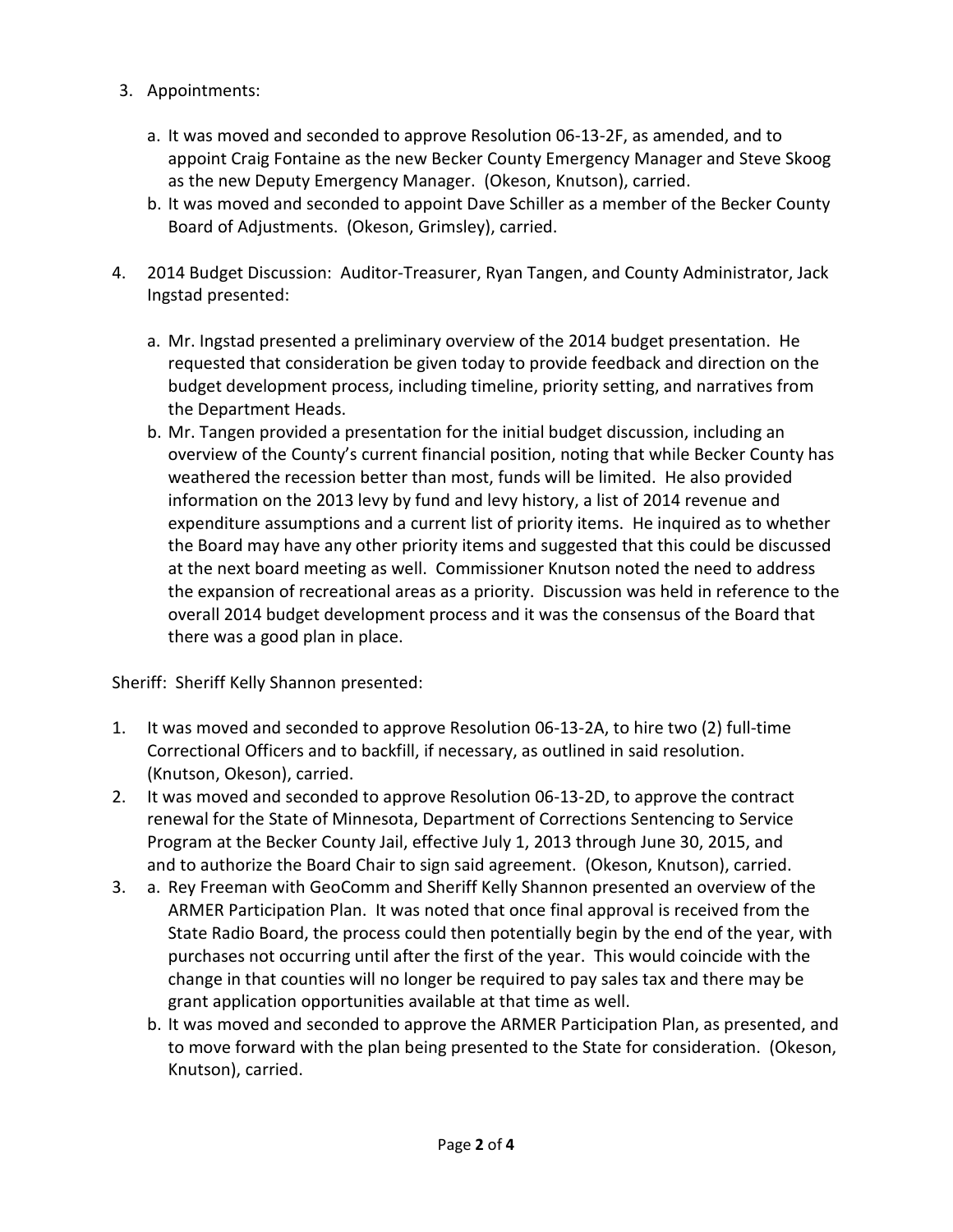Auditor-Treasurer: Ryan Tangen presented:

- 1. It was moved and seconded to approve the New Tobacco License Application for Franklin J. Andersen – Strawberry Lake Store – Sugar Bush Township. (Knutson, Grimsley), carried.
- 2. It was moved and seconded to approve Resolution 06-13-2G, to approve the Gambling Application for Exempt Permit to conduct a Raffle for the Detroit Lakes Lions Club, on August 3, 2013, for operations at: We Fest, Soo Pass Ranch, 25526 County Highway #22, Detroit Lakes, MN, in Lake View Township. (Okeson, Knutson), carried.
- 3. It was moved and seconded to approve Resolution 06-13-2H, to approve the Gambling Application for Exempt Permit to conduct a Raffle for the Height of Land Sportsmen's Club on July 27, 2013 at the Height of Land Sportsmen's Club, 20985 East Height of Land Drive, Detroit Lakes, MN, in Height of Land Township. (Knutson, Grimsley), carried.

Finance Committee: Ryan Tangen presented:

- 1. It was moved and seconded to approve the regular claims, over 90-day claims, additional claim, and Auditor's Warrants:
	- a. Over 90-Days:
		- i. Softree Technical Systems in the amount of \$1,100.00 due to not receiving an invoice.
	- b. Additional Claim:
		- i. TDS in the amount of \$1,204.91.
	- c. Auditor's Warrants: (Tuesday Bills):
		- i.  $06/14/2013$  in the amount of \$65,451.57.
		- ii. 06/18/2013 in the amount of \$6,785,152.56.
	- (Okeson, Nelson), carried.
- 3. It was moved and seconded to accept the low bid of \$18,411.00 from Future Forests for fall site preparation. (Okeson, Nelson), carried.

Human Services: Nancy Nelson presented:

- 1. It was moved and seconded to approve Resolution 06-13-2E, to enter into an agreement with the State of Minnesota to provide public transportation service in Becker County and for Becker County Transit to provide a local share of 15% of the total operating cost and 20% of the total capital cost, and to authorize the Human Services Director or County Administrator to execute said agreement and any amendments to the agreement. (Grimsley, Nelson), carried.
- 2. It was moved and seconded to approve Resolution 06-13-2B, to hire one (1) full-time Social Worker from the MN Merit System, and to backfill, if necessary, as outlined in said resolution. (Grimsley, Knutson), carried.
- 3. It was moved and seconded to accept the Human Services reports for Child and Family, Transit, Adult Services, Income Maintenance, Chemical Dependency, Community Health, and Mental Health. (Knutson, Grimsley), carried.
- 4. It was moved and seconded to approve the Human Services Claims for Human Services, Community Health, and Transit. (Nelson, Okeson), carried.